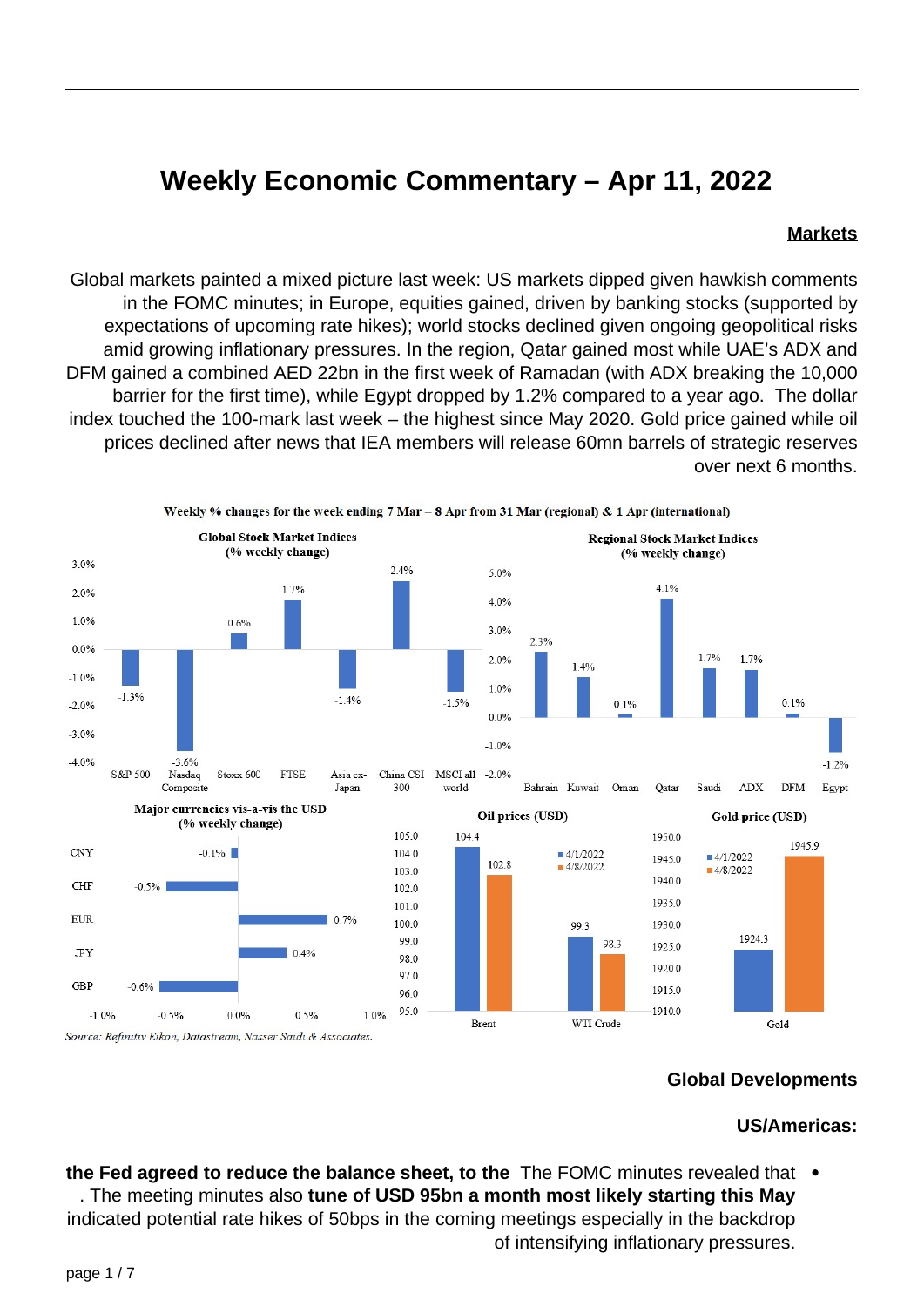- **Feb in the moment of the factory orders fell by 0.5% mom in Feb** Apr 2021. Durable goods orders declined by 2.1% due to transportation equipment  $(-5.3%)$  while non-durable goods orders rose by 1.2%.
- Goods and services trade deficit in the US inched down by 0.1% mom to USD . Overall exports grew by 1.8% to a record USD 228.6bn, with petroleum 89.2bn in Feb exports at a record high of USD 20.3bn and exports of services increased to USD 69.9bn, supported by a USD 1.2bn rise in travel.
- (Feb: 56.5), thanks to a rebound in **ISM Services PMI increased to 58.3 in Mar** emplovment (54 from 48.5), improvements in new orders (60.1 from 56.1) and business activity (55.5 from 55.1) while prices paid inched up to 83.8 (Feb: 83.1).
	- **Initial jobless claims dropped to a more than 53-year low of 166k in the week** (prev: 171k), bringing the 4-week average down by 8k to 170k. <sup>st</sup> ending Apr 1 th Continuing jobless claims inched up by 17k to 1.523mn in the week ending March 25

## **Europe:**

- from a preliminary reading Composite PMI in Germany was revised up to 55.1 in Mar of 54.6 but lower than Feb's 55.6. This was aided by an improvement in the services PMI component (which ticked up to 56.1) versus an 18-month low in manufacturing PMI .(56.9)
	- , easing from Feb's 5-month **Composite PMI in the eurozone climbed to 54.9 in Mar** high of 55.5, supported by a recovery in services PMI (to 55.6). Sentiment dropped to the lowest in 17 months.
	- **(Jan: 30.6%). Producers price index in the eurozone jumped to 31.4% yoy in Feb .**
- , widening the tradeGerman exports grew by 6.4% mom and imports by 4.5% in Feb  $\bullet$ : China remained Germany's biggest foreign trade partnersurplus to EUR 11.5bn. exports to China rose by 6.4% mom to EUR 9.5bn.
- (Jan: 2.3%), falling for the first German factory orders declined by 2.2% mom in Feb  $\bullet$ time in 4 months, dragged down by a slump in foreign orders.
- **Figure 1.50 in momental in momental production in Germany expanded by 0.2% mom in Feb** upwardly revised 1.4% growth in Jan. Excluding energy and construction, IP grew by only 0.1% in Feb. Compared to pre-Covid levels, production was 3.8% lower.
- -(Jan: 8.4%); in month-on-Retail sales in the eurozone increased by 5% yoy in Feb onth terms, sales inched up by 0.3% following a 0.2% rise in Jan.
- **(Mar: -7)** this is the Eurozone's Sentix investor confidence plunged to -18 in Apr  $\bullet$ lowest level since Jul 2020. The current conditions index fell to -5.5 in Apr (Mar: 7.8) while the expectations index fell to -29.8, its lowest since Dec 2011.

## **Pacific Asia:**

- **(Feb: 50.2), Caixin services PMI in China plummeted to a 25-month low of 42 in Mar** with both output and new orders shrinking the most since Feb 2020 and export sales falling at the fastest pace in 22 months.
- preliminary reading of Japan's leading economic index slipped to 100.9 in The  $\bullet$ (Jan: 102.5), the lowest reading since Sep 2021. The coincident index inched lower Feb by 0.1 points to a 3-month low of 95.5. Rising Covid 19 cases and increasing supply chain disruptions are dragging down the overall readings.
	- fising for a Japan's overall household spending grew by 1.1% yoy in Feb .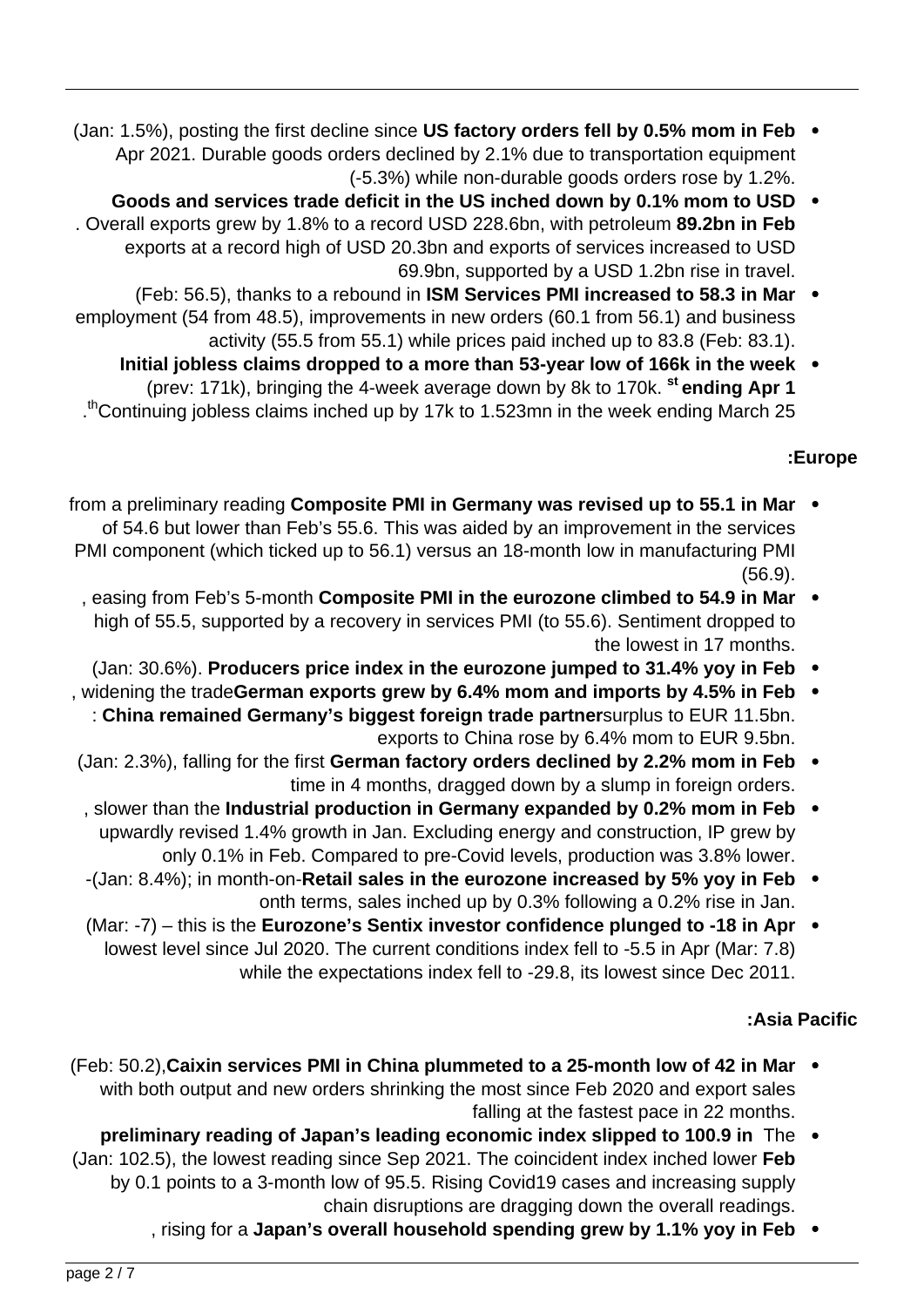in**Real wage growth stagnated** consecutive month but easing from Jan's 6.9% gain.<sup>nd</sup>2 Feb with the uptick in consumer prices offsetting gains in nominal wage growth.

- (repo rate at 4% and reverse Reserve Bank of India left policy rates unchanged The inflation repo at 3.35%) but indicated a gradual rise in rates later this year. The (from 4.5% earlier) while forecast was hiked to 5.7% for the fiscal year 2022-23 to 7.2% (from 7.8% previously). growth forecast was lowered
- (Apr: 50.2) but remained in expansionary Singapore's PMI inched down to 50.1 in Mar  $\bullet$ consecutive month. The input prices index, at 51.9, touched the <sup>st</sup> territory for the 21 highest reading since Oct 2013.
- **FALT III Shep in Singapore fell by 1.2% mom and 3.4% yoy in Feb** consecutive gains. Excluding motor vehicles, retail sales fell 1% mom.

**Bottomline: A data-heavy week, with inflation numbers from the US and China topping** the list amid multiple central bank meetings including the ECB, Canada and New Zealand. This, in the backdrop of UN reporting that global food prices rose to record highs given the war in Ukraine. France's Presidential election "risks" were lowered after last night's count showed Macron leading (27.41% of votes vs Le Pen's 24.03%); the Apr runoff could show a narrower margin. Meanwhile in Shanghai the lockdown has been<sup>th</sup>24 further extended (so far, this lockdown has not resulted in a further increase in freight rates from the city).

## **Regional Developments**

- 's hosting of the Formula 1 Grand Prix over the days Mar **Bahrain** . The race weekend saw 98k persons recovery in tourism in Q1 2022. 17-22 supported turnout during the period and 35k persons in attendance on the day of the race (a record high).
- **Government Land Investment Platform in Bahrain is looking to attract private** The to bid, develop and provide services in government owned land. Currently, 17 investors projects are available for partnership with various ministries including the Finance and National Economy Ministry.
	- with the consecutive month in Mar, <sup>th</sup>Egypt's PMI stayed below-50 for the 16  $\bullet$ reading down to 46.5 from Feb's 48.1. Sharp declines were registered in both output  $(44.6$  from  $46.1)$  and new orders  $(45.1$  from  $47.3)$  sub-indices amid evident inflationary pressures (input prices climbed to 58.6 from 54.5 and purchase costs were up to 59.1 from 55.9).
- **highest in nearly 3 years Annual urban inflation in Egypt surged to 10.5% in Mar** Core inflation stood at 10.1% in Mar (Feb: 7.2%), highest , and up from 8.8% in Feb since Jun 2018. Food prices were up by 19.8&: 11% rise in bread and grain prices while cooking oil prices surged by 36.2%. Overall annual inflation in Egypt touched 12.1% in Mar.
	- , Egypt's net foreign reserves fell by nearly USD 4bn to USD 37.082bn in Mar according to the central bank. About USD 5bn was to be deposited by Saudi Arabia at the central bank by end-Mar.
		- **Egypt's sovereign wealth fund's agreement with the Abu Dhabi Development .** (ADQ) includes stakes in listed and unlisted firms, reported Al Holding Company Arabiya. Further details are expected to be released within days.
	- by 24% yoy to 479,195 tonnes in Wheat imports into Egypt from Russia increased  $\bullet$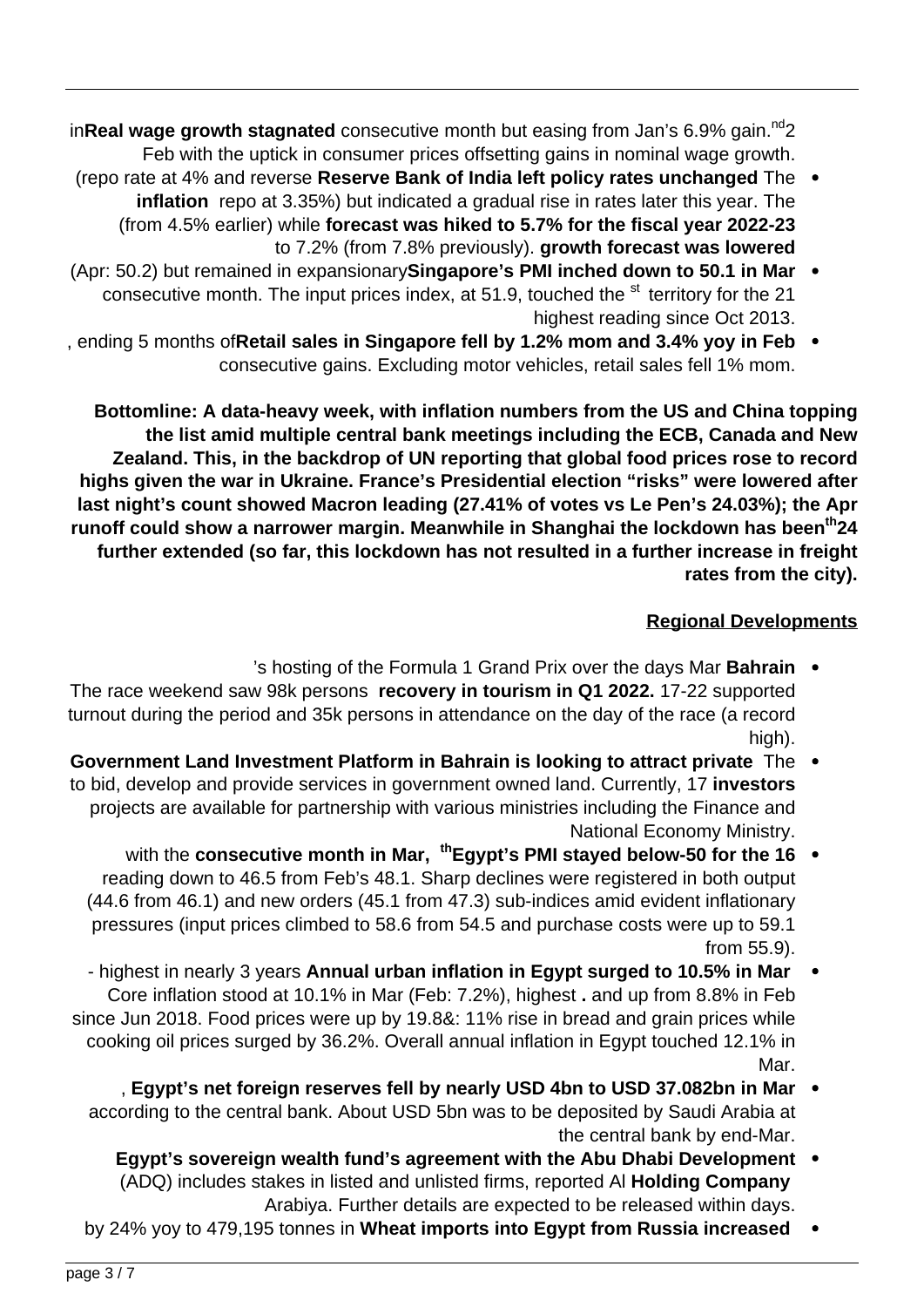March, reported Reuters. Wheat imports from Ukraine however was down by 42% to 124,500 tonnes. Separately, Egypt's government aims to supply as much as 6mn tons of local wheat this year. A cabinet spokesperson revealed a week ago that the nation's strategic wheat, sugar and veg oils and rice reserves were enough for 2.6, 5.6 and 5.9 months respectively.

- about 22k bpd short of its OPEC+ lrag pumped 4.15 mn barrels per day of oil in Mar production quota. This was lower by 112k bpd from Feb.
- Oil exports from Iraq touched 3.244 mn bpd in Mar; the nation's oil minister disclosed . exports of more than 3.3mn bpd can be secured from Iraq's southern ports. that
- The Iraq will allow all food imports for 3 months, in a bid to support food security. trade ministry plans to allocate 2mn tonnes of wheat to strategic reserves - this would be sufficient for 6 months.
- by 35 Kuwaiti fils per for 98-octane Kuwait raised its domestic gasoline price for a 3-month period. Prices of other types of fuel remain <sup>st</sup>(to 235), effective April 1 litre .unchanged
- the third Kuwait's government resigned three months after it was formed resignation in the past year and a half and delaying multiple reforms (including the public debt law).
	- The IMF have reached a Staff Level Agreement with Lebanon, conditional on five key highlighted pillars include restructuring the financial sector, **reforms**: implementing fiscal reforms alongside restructuring of external public debt to ensure debt sustainability, reforming state-owned enterprises, strengthening governance and anti-corruption, as well as establishing a "credible and transparent" monetary and exchange rate system. Given parliamentary elections in May, it seems unlikely that any reforms can be passed till the new Parliament is sworn in and a new government is .formed
	- **(Feb: 47.5): weak demand and low PMI in Lebanon edged down to 47.4 in Mar** purchasing power dragged down output and new orders growth, while price pressures .intensified
	- **reserves** gold of the banon's central bank has an estimated 286 tonnes of gold reserves USD 17.5 bn at end-Feb, according to the governor.
- , with public at end-Feb(USD 547mn)Oman posted a budget surplus of OMR 210mn revenue rising to OMR 1.918bn (+75.6% yoy). Net oil revenues surged by 81.4% to OMR 1.094bn while gas revenues were up by 116.6% to OMR 509mn.
	- **the Production of crude oil and oil condensates in Oman grew by over 8% yoy to** while total exports of crude oil rose by 18.3% yoy. 61mn barrels in Feb
		- **Qatar's foreign** (Feb: 61.4). Separately, **Qatar's PMI inched up to 61.8 in Mar** to QAR 210.5bn (USD 57.82bn) in Mar, exchange reserves grew by 2.6% yoy according to the official news agency.



**Saudi Arabia Focus** 

with PMI , Saudi Arabia's non-oil private sector activity strengthened in Mar (Feb: 56.2). Among the sub-components, output index posted the inching up to 56.8 highest growth since Dec 2017 (62.4 from 60.4) and new orders grew to the strongest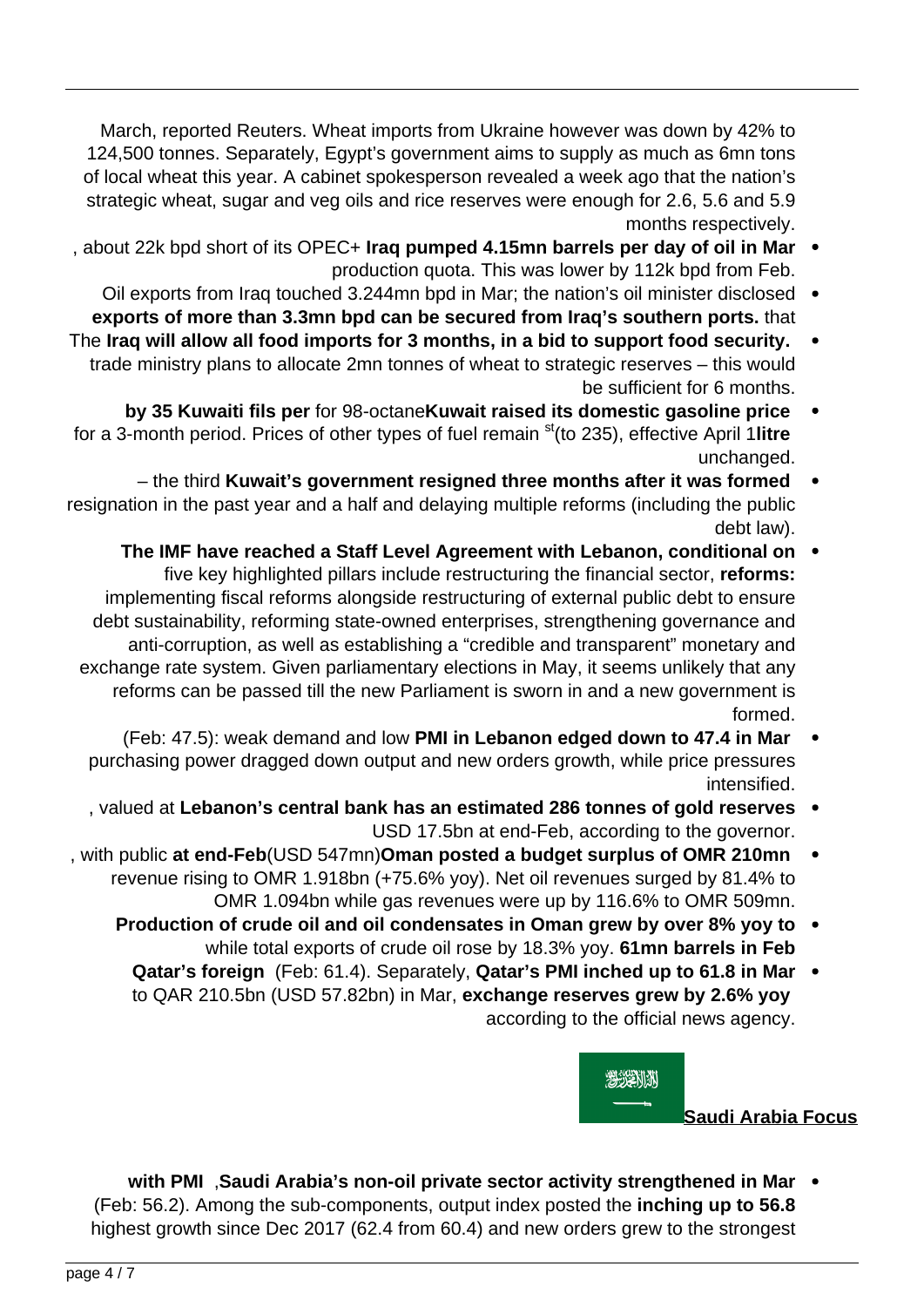since Nov while employment fell below-50 for the first time in a year. Both input and output prices accelerated to the highest since Aug 2020.

- 2022 . according to the Real GDP in Saudi Arabia is forecast to grow by 7.4% in 2022 ministry of finance, driven by an increase in oil GDP.
- the highest rate **Industrial production in Saudi Arabia grew by 22.3% yoy in Feb** consecutive month of growth.  ${}^{\text{th}}$  recorded in the past 3 years. This is the 10
- **SAMA** has called to stop the opening of online accounts for institutions or  $\cdot$ starting Apr 10, accounts can be opened only through branches, reported *individuals*: Okaz daily. There are also limits on daily electronic transfers and holding of international transfers for 24 hours. These decisions are to be implemented to reduce the incidence of fraud according to SAMA.
- to SAE value of point of sales transactions in Saudi Arabia fell by 10.8% mom The 38.9bn (USD 10.4bn) in Feb – the biggest monthly drop since Feb 2021. In yoy terms, however, value of PoS transactions remained strong, rising by 25.2% in Feb (Jan: .(16.9%
- current Saudi Arabia's An increase in oil exports (16.5% qoq to USD 64bn) boosted . . Net FDI touched USD 1.92bn in Q4, up account surplus to USD 26.6bn in Q4 2021  $from Q3's USD 1.75$  hn net inflows.
- **planning to raise more than USD** ) isLuberef Base Oil Co (also called Aramco Saudi I reported Bloomberg. The firm produces 1.2mn tonnes a year of base 1bn from an IPO oils (like lubricants).
- **Saudi construction services firm Ladun Investment Co. issued its IPO prospectus** potentially floating 5mn shares or 10% of its capital on the parallel market Nomu.
- **ideans worth SAR 200.3bn to extended Saudi Arabia Banks and finance companies in** , up 14% yoy.the MSME sector in Q3 2021
	- **hoan 5.5 Spars 2022 (USD 1.46 bn) Saudi EXIM Bank approved loans worth SAR 5.5 bn** support Saudi exports and lead to greater diversification. The bank has also signed 5 MoUs with an aim to open more credit lines to support Saudi exporters.
	- 8 local and The Saudi Ministry of Industry and Mineral Resources disclosed that . -at Riyadh's Al-international companies have qualified for an exploration license hunayqiyah site.
- **Owners of vacant land in Saudi Arabia have been asked to fence their plots before** , to avoid being fined SAR 100 (USD 26.6) for every square meter.of July <sup>st</sup>1
- **Saudi Arabia's Agricultural Development Fund approved loans worth SAR 434mn** (USD 115mn) to finance working capital: it was approved during the current fiscal year's first board meeting.
- **ICT** spending in Saudi Arabia is expected to rise by 2.3% yoy to USD 32.9bn in , according to International Data Corp. The sector had expanded by 8% between 2022 2019-2021.
- **Saudi Arabia announced that up to 1mn people** With easing of Covid restrictions,  $\cdot$ Last year Hajj pilgrimage was limited to just 60kcan join the Hajj pilgrimage this year. domestic participants, compared to 2.5 mn pre-pandemic.

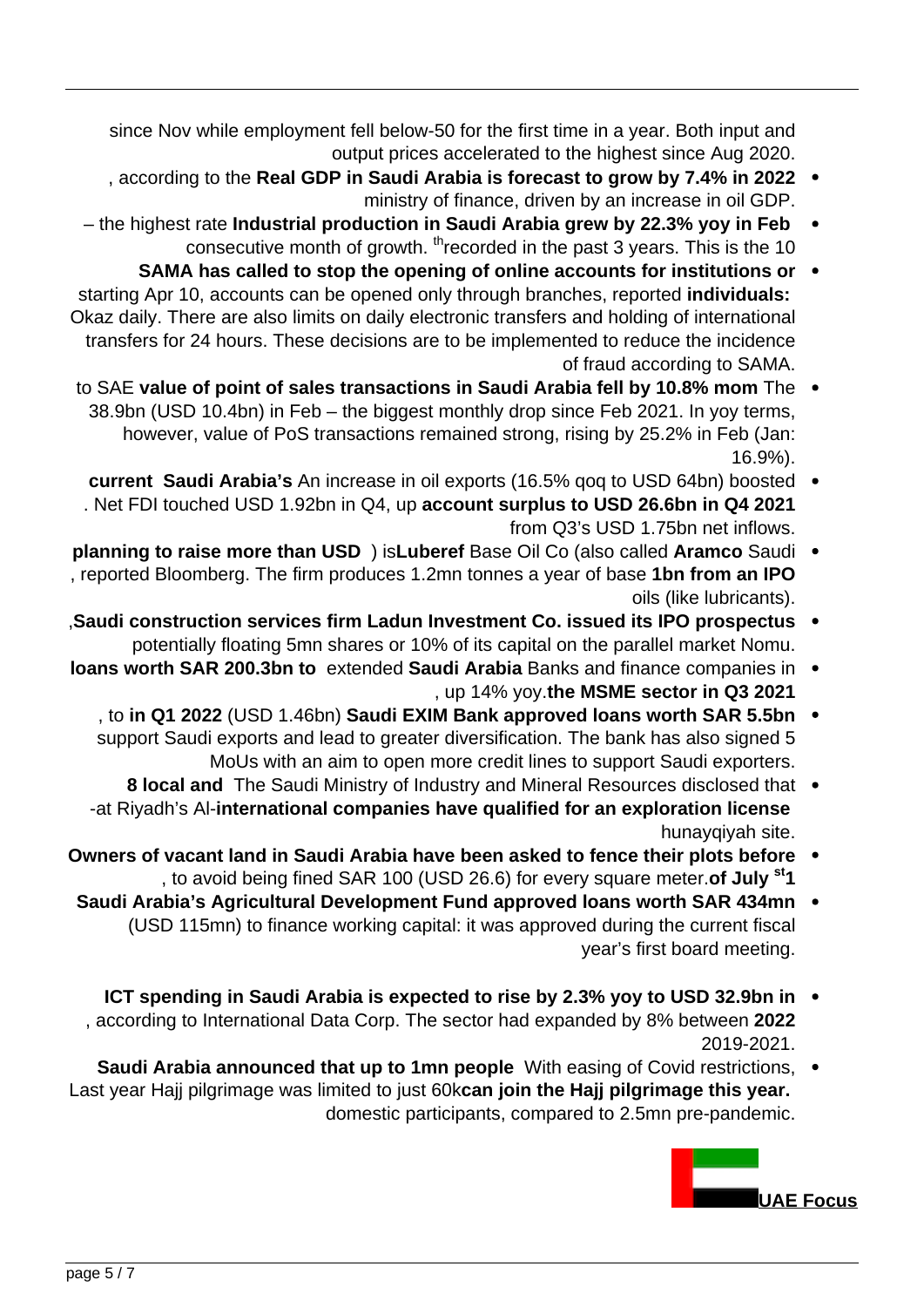- UAE GDP grew by 3.8% in 2021, tweeted the UAE's PM and Ruler of Dubai.
- the central bank disclosed in its **Non-oil sector in the UAE expanded by 7.8% in Q4** Non-oil bringing the full year growth to 3.8% in 2021. Quarterly Economic Review, sector growth is expected to nudge up to 3.9% in 2022 while oil sector accelerates by 5% (2021: -1.4%). The apex bank forecast 2.7% average inflation in 2022, after posting an average 3.3% in Q1 this year.
- , with overall real GDP Abu Dhabi's non-oil sector GDP grew by 4.1% in 2021  $\bullet$ expanding by 1.9%, according to the Statistics Centre Abu Dhabi. Growth was highest in agriculture, forestry and fishing (23.1%), followed by manufacturing (21.7%) and human health and social work (19.7%).
	- while output and new business UAE PMI remained unchanged at 54.8 in Mar: . input costs picked up at the fastest rate since Nov 2018 continued to rise, output charges are still Domestic sales were the main driver of growth, but overall fall and ecostion firms will need to rethink in the backdrop of higher input costs (and **falling consecutive** <sup>th</sup> Employment sub-index ticked up for the 10 declining profit margins). , rising to 50.6 from 50.1. **month**
- , Industrial exports from the UAE surged by 48.7% yoy to AED 116bn in 2021 -according to the Minister of Industry and Advanced Technology. He credited the In Country Value Programme as one of the key achievements of the ministry in addition to securing AED 1bn in finance for industrial sector companies (via the Emirates Development Bank).
- is set to raise AED 22.32bn )DEWAThe Dubai Electricity and Water Authority (  $\bullet$ , after an indicative price range of AED 2.25-2.48 was set. A (USD6.1bn) from its IPO tweet from Dubai's deputy ruler revealed that DEWA had attracted AED 315bn of demand for the IPO, from SWFs, private funds and 65k individual investors.
- , with an aim to list on the Abu Dhabi Securities UAE developer FAM Holding into a joint-stock company with USD the firmconverted Exchange's second market, (which operates 17 Dubai school operator Taleem Separately, 13.6mn capital. is in preliminary discussions with banks regarding schools in Dubai and Abu Dhabi) **I**. reported Reuters.an IPO
	- to establish as a crypto Binance was awarded in-principle approval from ADGM asset service provider.
	- **The** launched a venture studio platform )DIFCDubai International Financial Center (The (named the Studio Launchpad) with an aim to launch over 200 new ventures over the next 5 years  $-$  of which over 100 will be scale-ups and 10 to potentially gain unicorn .status
- in three of India-based Adani Group's (USD 2bn)UAE's IHC will invest AED 7.3bn **-Adani Green Energy, Adani Transmission and Adani Enterprises.companies**
- , according to the Abu Abu Dhabi issued 25,427 new licenses in 2021, up 21.5% yoy Dhabi Department of Economic Development. Renewed business licenses also ticked up, rising by 15.8% yoy to 83484. New licences for foreign Investors grew from only 6 in 2020 to 273 in 2021 while virtual licenses (launched in Q4) for non-resident foreign investors touched 11.
- registered a total trading )DGCXThe Dubai Gold and Commodities Exchange ( , led by a spike in demand for the DGCX's G6 currencyvolume of USD 15.74bn in Mar futures contract.
- at least 1,415 apartments and villas worth According to the Dubai Land Department, . AED 2.96bn (USD 805mn) were sold to buyers in Dubai during the week ending